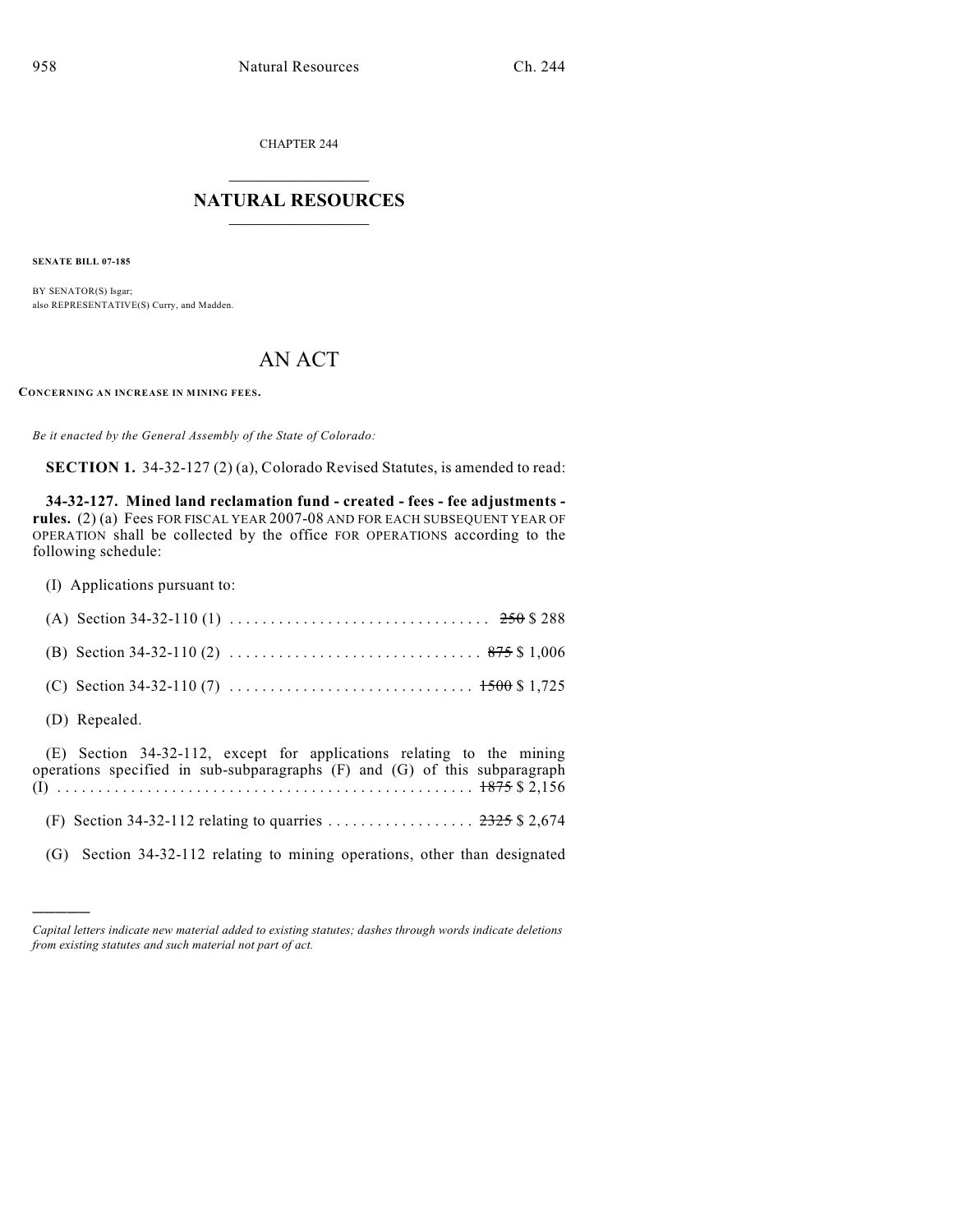## Ch. 244 Natural Resources 959

mining operations, where chemical or thermal processing is used for milling of an ore .... .... .... .... .... .... .... .... .... .... .... .... . . 3100 \$ 3,565

(H) Section 34-32-112 (8) relating to reclamation permit amendments, EXCEPT AS SPECIFIED IN SUB-SUBPARAGRAPH (N) OF THIS SUBPARAGRAPH (I) .... .... .... .... .... .... .... .... .... .... .... .... ... 1550 \$ 1,783

(I) Section 34-32-112 (8) relating to revisions to permits other than amendments .... .... .... .... .... .... .... .... .... .... .... . 150 \$ 173 (J) Section 34-32-112 (8) relating to temporary cessations of operations .... .... .... .... .... .... .... .... .... .... .... ... 100 \$ 115 (K) Section 34-32-113 .... .... .... .... .... .... .... .... .... . 75 \$ 86 (L) Section 34-32-119 .... .... .... .... .... .... .... .... ... 100 \$ 115

(M) Section 34-32-112 relating to designated mining operations: The board may designate an application fee by rule based upon the estimated cost to the office for processing certification and administrative review of such permits which THAT shall not be less than  $\frac{$875}{$1,000}$  or more than  $\frac{$9,000}{$10,350}$  for such operation, EXCEPT AS SPECIFIED IN SUB-SUBPARAGRAPH (N) OF THIS SUBPARAGRAPH (I)

(N) OIL SHALE APPLICATION AND AMENDMENT FEE: IF THE COSTS TO REVIEW AND PROCESS AN OIL SHALE APPLICATION OR AMENDMENT EXCEEDS TWICE THE VALUE OF THE FEE FOR A NEW APPLICATION OR AMENDMENT PURSUANT TO SUB-SUBPARAGRAPH (H) OR (M) OF THIS SUBPARAGRAPH (I), THE APPLICANT SHALL PAY THE ADDITIONAL COSTS. THE COSTS SHALL INCLUDE THOSE OF THE DIVISION, ANOTHER DIVISION OF THE DEPARTMENT INVOLVED IN THE REVIEW, AND ANY CONSULTANTS OR OTHER NONGOVERNMENTAL AGENTS THAT HAVE SPECIFIC EXPERTISE ON THE ISSUE IN QUESTION ACTING AT THE REQUEST OF THE DIVISION IN THE REVIEW OF THE OIL SHALE PERMIT APPLICATION. THE DIVISION SHALL INFORM THE APPLICANT THAT THE ACTUAL FEE MAY EXCEED TWICE THE VALUE OF THE LISTED FEE AND SHALL PROVIDE THE APPLICANT WITH AN ESTIMATE OF THE ACTUAL CHARGES FOR THE REVIEW OF THE APPLICATION OR AMENDMENT WITHIN TEN DAYS AFTER RECEIPT OF THE APPLICATION. AN APPEAL OF THIS ESTIMATE SHALL BE MADE TO THE BOARD WITHIN TEN DAYS AFTER THE APPLICANT'S RECEIPT OF THE ESTIMATE.

(II) and (III) (Deleted by amendment, L. 95, p. 1189, § 5, effective July 1, 1995.)

(IV) Annual fees for fiscal year  $\frac{1993-94}{2007-08}$  and  $\frac{1}{200}$  FOR EACH subsequent years YEAR for operations pursuant to:

|  |  | (A) Section $34-32-110$ (1) (excluding designated mining |  |
|--|--|----------------------------------------------------------|--|
|  |  |                                                          |  |
|  |  | (B) Section 34-32-110 (2) (excluding designated mining   |  |
|  |  |                                                          |  |

(C) Repealed.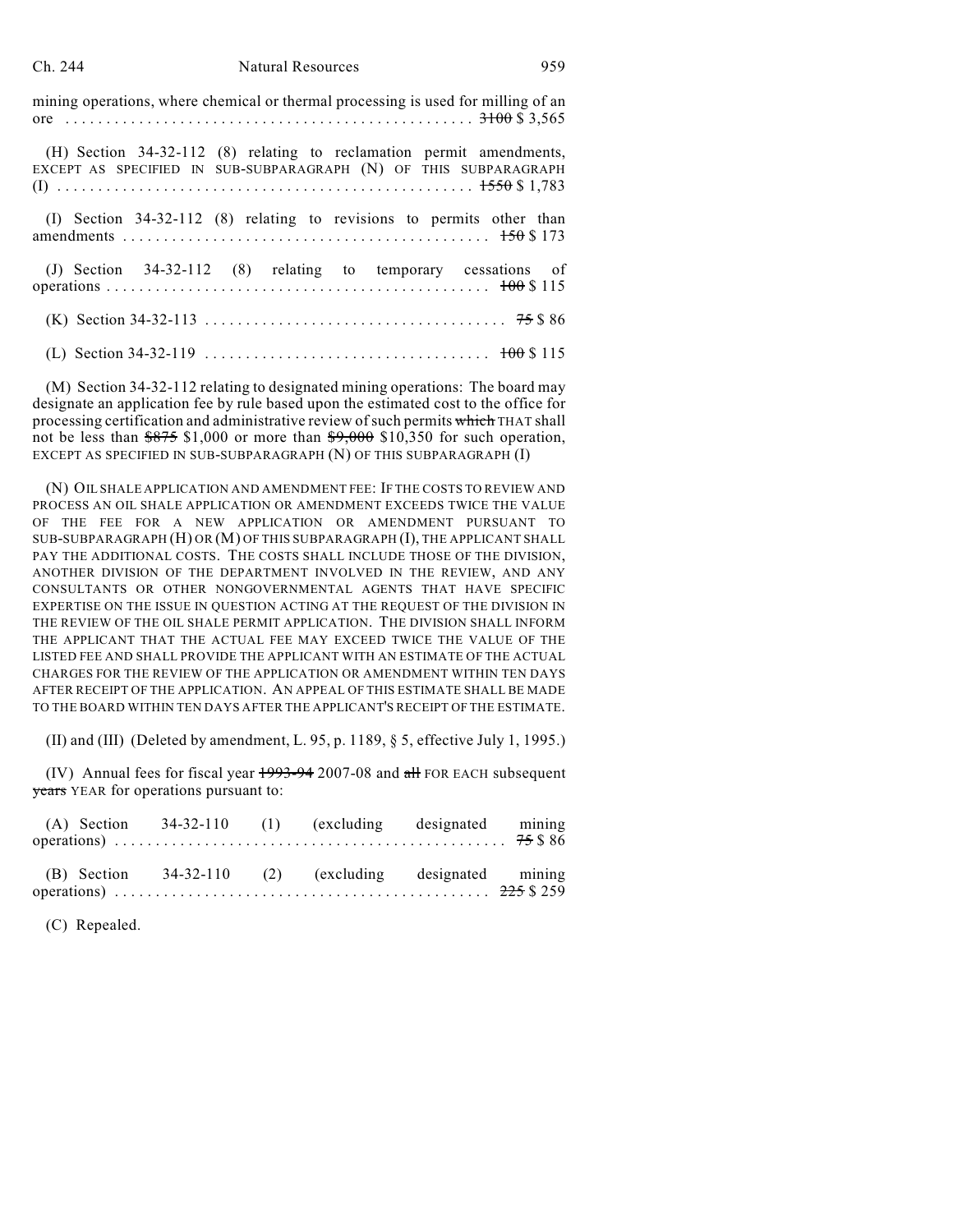| 960 | <b>Natural Resources</b><br>Ch. 244                                         |
|-----|-----------------------------------------------------------------------------|
|     | (D) Section 34-32-112 (excluding designated mining operations) $.550$ \$633 |
|     | (E) Section 34-32-112 (for designated mining operations) $1000$ \$ 1,150    |
|     | (F) Section 34-32-110 (for designated mining operations) $450$ \$ 518       |
|     |                                                                             |

(V) Fees to the public for services such as copying, making copies of and mailing board minutes, computer printouts, compilation reports, or other services shall be the same as the cost to the office for providing such services.

**SECTION 2.** The introductory portion to 34-32.5-125 (1) and 34-32.5-125 (1) (a) and (1) (b), Colorado Revised Statutes, are amended to read:

**34-32.5-125. Mined land reclamation fund - fees.** (1) Fees for fiscal year <del>2000-2001</del> 2007-08 and <del>all</del> FOR EACH subsequent <del>years</del> YEAR of operation shall be collected by the office for operations according to the following schedule:

(a) Applications pursuant to:

| (IV) Section 34-32.5-112, except for applications relating to the mining<br>operations specified in subparagraph (I) of this paragraph (a) $\ldots$ \$ 2,344 2,696                       |
|------------------------------------------------------------------------------------------------------------------------------------------------------------------------------------------|
| (V) Section 34-32.5-112 relating to quarries  \$ 2,906 3,342                                                                                                                             |
| (VI) Section 34-32.5-112 (8) relating to reclamation permit                                                                                                                              |
| (VII) Sections 34-32.5-110 to 34-32.5-112 relating to revisions to permits other<br>than amendments $\dots \dots \dots \dots \dots \dots \dots \dots \dots \dots \dots \dots$ \$ 188 216 |
| (VIII) Section 34-32.5-103 (11) relating to temporary cessations of                                                                                                                      |
|                                                                                                                                                                                          |
|                                                                                                                                                                                          |
| (b) Annual fees for fiscal year 2000-2001 2007-08 and all FOR EACH subsequent<br>years YEAR for operations pursuant to:                                                                  |